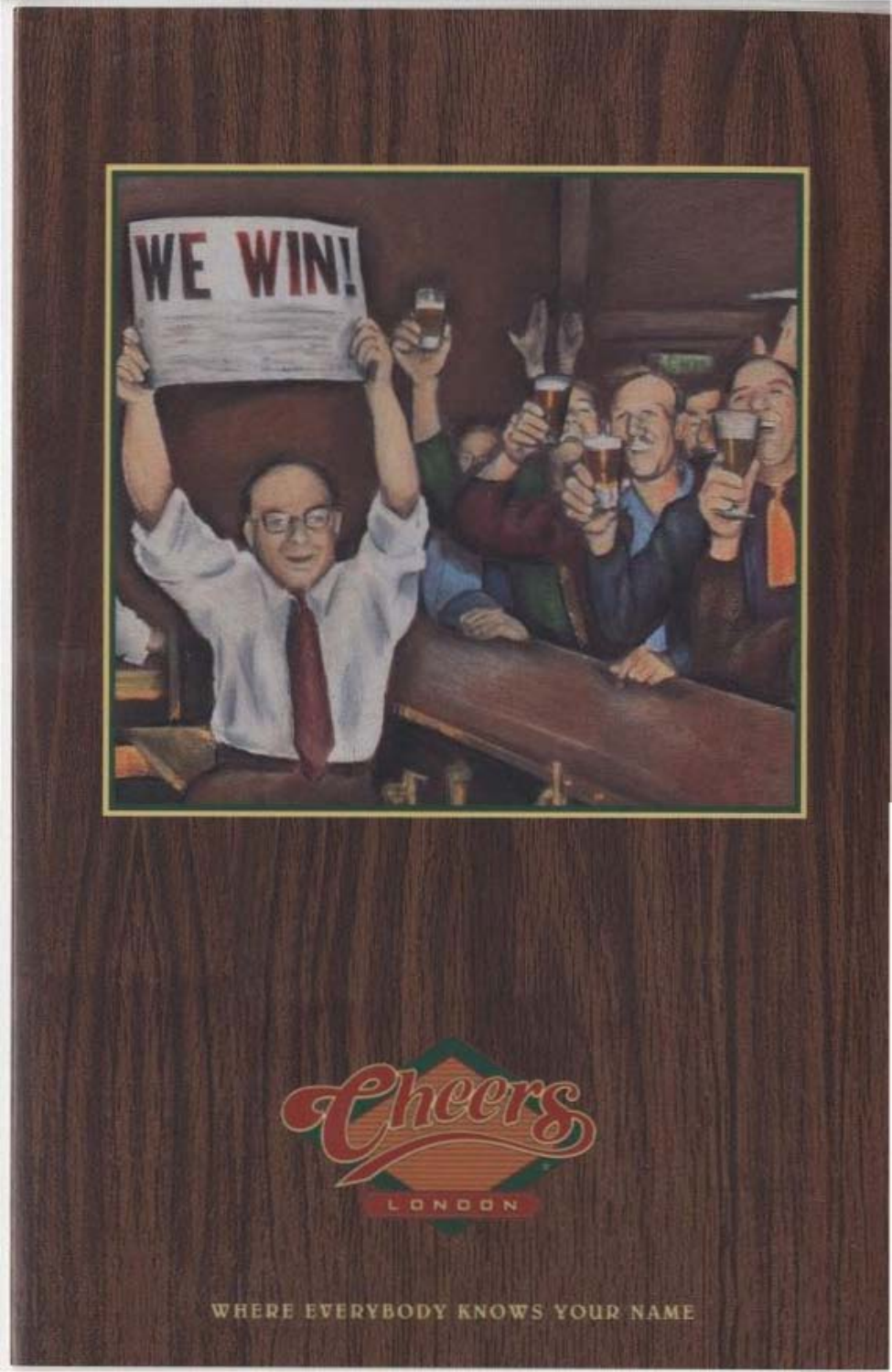# Coach's Corner

**BOSTON CLAM CHOWDER £ 5.75** Creamy, steamy, full of clams, New England-Style "chowdah" served in a sourdough howl.

## **NORM'S GIANT SOFT PRETZELS £3.95**

lust like Norm, these pretzels are of softies and there's nothing small about 'em. Served with three mustard dipping sauces.

## **MAPLE-GLAZED CHICKEN WINGS £ 4.95**

Eddie Lebec gave Carla his grandmother's recipe for this snack of spicy glazed wings served with cucumber dip.

#### **BASKET OF CRUNCHY ONION RINGS £ 2.95**

Woody brought this recipe with him from his hometown in Indiana. Everyone at Cheers agrees, with the cranberry betchup sauce that comes with em, onion rings just don't get any better.

## **CARLA'S CAPE CRAB CAKES £ 5.95**

Appropriately named. Sam makes these delicious cakes for Carla on those days when her crabbiness is a little too contagious. Two crab cakes with Calypso sauce always calm her down.

# HOT SPINACH CHEESE DIP £ 4.25

Cliff swears that this bubbly hot dip with three binds. of cheese is the best east of the Hudson River Valley. He must be right. After all, he is the expert, especially when it comes to dips.

## **BOSTON BEER-BATTERED PRAWNS E 5.95**

Sam hit upon this great idea after Woody blundered the orders from the brewery and the fishmarbet. Having more beer and prawns than he could store. Sam made the best of the situation and now he can barely meet the demand for these fresh prawns tried in a Samuel Adams beer batter. Served with apple horseradish.

Woody's Garden

# **CLASSIC CAESAR SALAD £5.45** With Chicken or Prawns add £1.50

Romaine leaves, shaved parmesan and fresh toasted croutons. Frasier orders this when he ponders schemes of conspiracy and revenge against Lilith for making his life miserable. "Et tu, Lilith."

## **WOODY'S GARDEN SALAD £ 4.95**

You can't loo! an Indiana farm boy when it comes to fresh, delicious salads. This one comes with maple-dijon dressing or cranberry vinaigrette.



Peterson's Chargrilled Pizzas

Carla was lucky if she could get these orders past Norm and Cliff without a few slices missing! £ 12.95 For Two

#### **SAM'S DAILY SPECIAL PIZZA**

**GRILLED VEGGIES AND VERMONT BRIE** 

Woody will tell you, the more things change, the more they stay the same. Ask about today's pizza selection which is always different, but always the tastiest in town. New England vegetables and that sophisticated taste of brie cheese and pesto makes this Frasier's preferred pizza.

## **GRILLED CHICKEN AND MOZZARELLA**

The recipe for this thin crust pizza topped with grilled chicken, fresh plum tomatoes and fresh basil comes straight from Italy. It usually sets Rebecca daydreaming about the Italian villa she and Robin will share one day.

Sam: Let's hang him in offigy." Couch: The hell with that, let's hang him right here in Boston.

Sammy's All sandwiches are served with your choice of French Fries, Veggie Chips or Garden Salad

> **ROAST TURKEY ON SOURDOUGH £6.95** Woody's favorite. The cranberry mayonnaise and turkey combination reminds him of Thanksgiving holidays at the farm.

## **GRILLED VERMONT HAM AND CHEESE £5.95**

According to Cliff, there was an ancient Mayan tribe who worshiped a "God of ham and cheese." This sandwich with maple-cured ham, cheese and dijon mustard is also a New England favorite. Although Cliff would dispute its origins.

### **CORNED BEEF REUBEN £ 6.95**

The sheer mention of the name Reuben reminds Coach of an old friend. His name was Joe. Nobody could figure this one out either. But Coach devised such a delicious sandwich of thinly sliced corned beef, tangy sauerbraut and cheddar cheese that it doesn't really matter anyway.

**CARLA'S NEW ENGLAND ALL-BEEF BURGER £ 6.95** 

No one seems to know exactly why Carla's got so many "beefs." but we named this classic 7 oz. all-beef hamburger after her anyway.

Mushrooms, Peppers or Onions £.50 each Bacon, Brie, Cheddar or Mozzarella £.50 each

**GRILLED CHICKEN SANDWICH £ 6.95** 

Diane came up with this one in college and would not have been accepted into the sorority without its recipe. It includes grilled chicken and vegetables with glazed smoked cheddar on a ciabatta roll.

> **GARDEN VEGGIE SANDWICH E 5.95** Marinated grilled vegetables topped with brie cheese on a toasted roll.

> Lilith swears by this to keep one's mind keen and one's hody healthy.

**GRILLED U.S. SIRLOIN STEAK SANDWICH £7.95** 

Being the steak-and-potatoes guy he is, this is Norm's favorite sandwich. Served on a toasted clabatta roll, it's a lunch he can really sink his teeth into.

## **CHEERS WRAP SANDWICH £5.95**

This special changes daily, as does Rebecca's mood. But it's always on grilled bread and stuffed with her favorite ingredients.